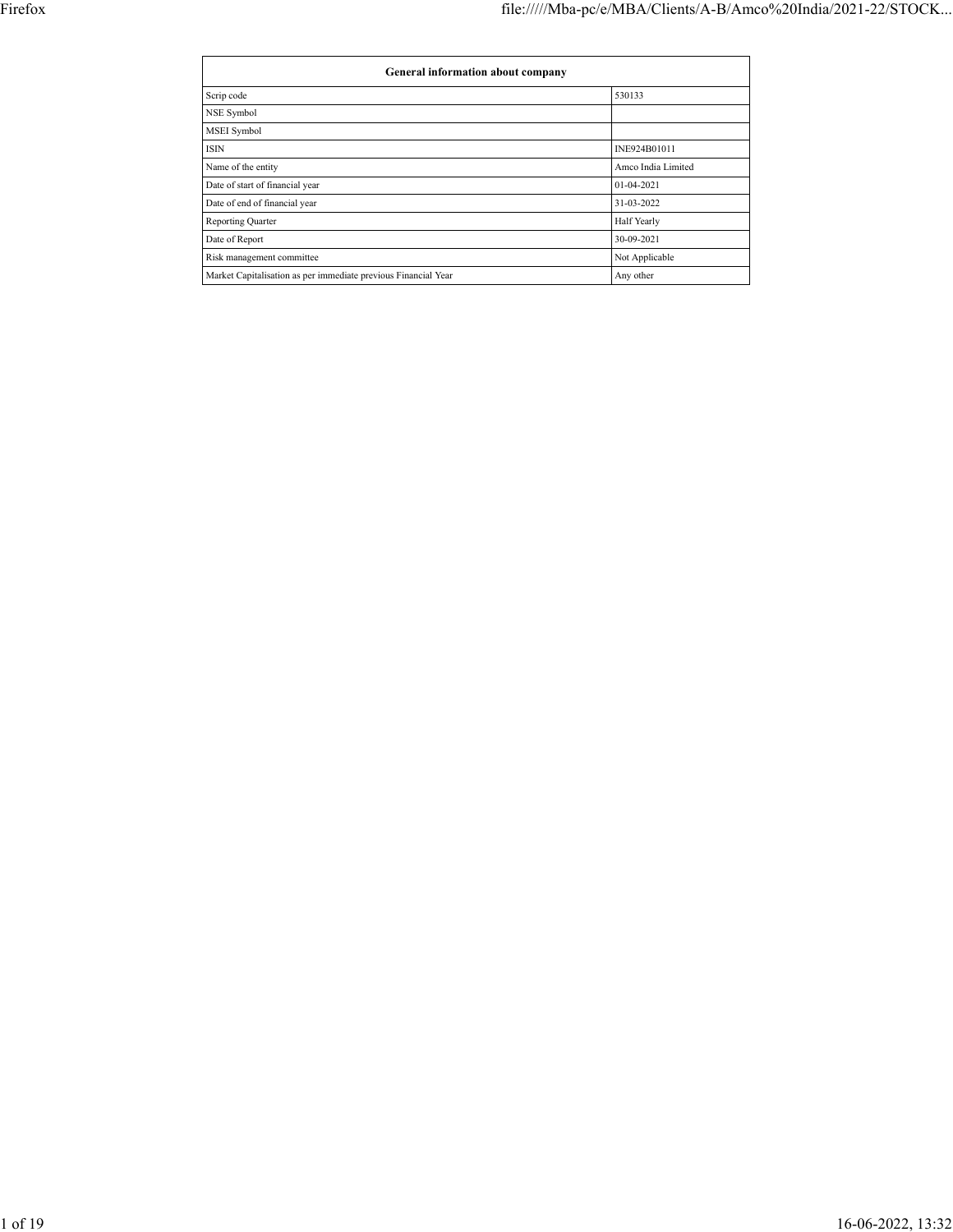|                         |                                                                      |                            |            |            |                                                |                            |                               |                  |                                                                                                      |                                             | <b>Annexure I</b>                                 |                            |                      |                                            |                                                                                                                                                |                                                                                                                                                                      |                                                                                                                                                                          |                                                                                                                                                                                                               |                                      |                                             |
|-------------------------|----------------------------------------------------------------------|----------------------------|------------|------------|------------------------------------------------|----------------------------|-------------------------------|------------------|------------------------------------------------------------------------------------------------------|---------------------------------------------|---------------------------------------------------|----------------------------|----------------------|--------------------------------------------|------------------------------------------------------------------------------------------------------------------------------------------------|----------------------------------------------------------------------------------------------------------------------------------------------------------------------|--------------------------------------------------------------------------------------------------------------------------------------------------------------------------|---------------------------------------------------------------------------------------------------------------------------------------------------------------------------------------------------------------|--------------------------------------|---------------------------------------------|
|                         | Annexure I to be submitted by listed entity on quarterly basis       |                            |            |            |                                                |                            |                               |                  |                                                                                                      |                                             |                                                   |                            |                      |                                            |                                                                                                                                                |                                                                                                                                                                      |                                                                                                                                                                          |                                                                                                                                                                                                               |                                      |                                             |
|                         | <b>I. Composition of Board of Directors</b>                          |                            |            |            |                                                |                            |                               |                  |                                                                                                      |                                             |                                                   |                            |                      |                                            |                                                                                                                                                |                                                                                                                                                                      |                                                                                                                                                                          |                                                                                                                                                                                                               |                                      |                                             |
|                         | Disclosure of notes on composition of board of directors explanatory |                            |            |            |                                                |                            |                               |                  |                                                                                                      |                                             |                                                   |                            |                      |                                            |                                                                                                                                                |                                                                                                                                                                      |                                                                                                                                                                          |                                                                                                                                                                                                               |                                      |                                             |
|                         | Whether the listed entity has a Regular Chairperson   Yes            |                            |            |            |                                                |                            |                               |                  |                                                                                                      |                                             |                                                   |                            |                      |                                            |                                                                                                                                                |                                                                                                                                                                      |                                                                                                                                                                          |                                                                                                                                                                                                               |                                      |                                             |
|                         |                                                                      |                            |            |            |                                                |                            |                               |                  |                                                                                                      |                                             | Whether Chairperson is related to MD or CEO   Yes |                            |                      |                                            |                                                                                                                                                |                                                                                                                                                                      |                                                                                                                                                                          |                                                                                                                                                                                                               |                                      |                                             |
| Sr                      | Title<br>(Mr)<br>Ms)                                                 | Name of<br>the<br>Director | PAN        | <b>DIN</b> | Category 1<br>of directors                     | Category 2<br>of directors | Category<br>3 of<br>directors | Date of<br>Birth | Whether<br>special<br>resolution<br>passed?<br>[Refer Reg.<br>$17(1A)$ of<br>Listing<br>Regulations] | Date of<br>passing<br>special<br>resolution | <b>Initial Date</b><br>of<br>appointment          | Date of Re-<br>appointment | Date of<br>cessation | Tenure<br>of<br>director<br>(in<br>months) | No of<br>Directorship<br>in listed<br>entities<br>including<br>this listed<br>entity (Refer<br>Regulation<br>17A of<br>Listing<br>Regulations) | No of<br>Independent<br>Directorship<br>in listed<br>entities<br>including<br>this listed<br>entity<br>(Refer<br>Regulation<br>$17A(1)$ of<br>Listing<br>Regulations | Number of<br>memberships<br>in Audit/<br>Stakeholder<br>Committee(s)<br>including this<br>listed entity<br>(Refer<br>Regulation<br>$26(1)$ of<br>Listing<br>Regulations) | No of post<br>of<br>Chairperson<br>in Audit/<br>Stakeholder<br>Committee<br>held in<br>listed<br>entities<br>including<br>this listed<br>entity (Refer<br>Regulation<br>$26(1)$ of<br>Listing<br>Regulations) | Notes for<br>not<br>providing<br>PAN | Notes for<br>not<br>providing<br><b>DIN</b> |
| -1                      | Mr                                                                   | Surender<br>Kumar<br>Gupta | AAEPG8178K | 00026609   | Executive<br>Director                          | Chairperson MD             |                               | 15-01-1944 NA    |                                                                                                      |                                             | 27-08-1987                                        | 28-08-2021                 |                      | 60                                         |                                                                                                                                                | $\Omega$                                                                                                                                                             |                                                                                                                                                                          | $\Omega$                                                                                                                                                                                                      |                                      |                                             |
| $\overline{2}$          | Mr                                                                   | Rajeev<br>Gupta            | AACPG4667P | 00025410   | Executive<br>Director                          | Not<br>Applicable          |                               | 20-08-1968 NA    |                                                                                                      |                                             | 27-08-1987                                        | 28-08-2021                 |                      | 60                                         |                                                                                                                                                | $\theta$                                                                                                                                                             | 2                                                                                                                                                                        | $\Omega$                                                                                                                                                                                                      |                                      |                                             |
| $\overline{\mathbf{3}}$ | Mrs                                                                  | Vidhu<br>Gupta             | AERPG2361P | 00026934   | Executive<br>Director                          | Not<br>Applicable          |                               | 23-01-1969 NA    |                                                                                                      |                                             | 30-07-2014                                        | 28-08-2021                 |                      | 60                                         |                                                                                                                                                | $\theta$                                                                                                                                                             | $\Omega$                                                                                                                                                                 | $\theta$                                                                                                                                                                                                      |                                      |                                             |
| $\overline{4}$          | Mr                                                                   | Dharam<br>Pal<br>Aggarwal  | AFRPA5350B | 00096684   | Non-<br>Executive -<br>Independent<br>Director | Not<br>Applicable          |                               | 17-10-1954 NA    |                                                                                                      |                                             | 26-08-2002                                        | 28-09-2019                 |                      | 60                                         |                                                                                                                                                |                                                                                                                                                                      |                                                                                                                                                                          |                                                                                                                                                                                                               |                                      |                                             |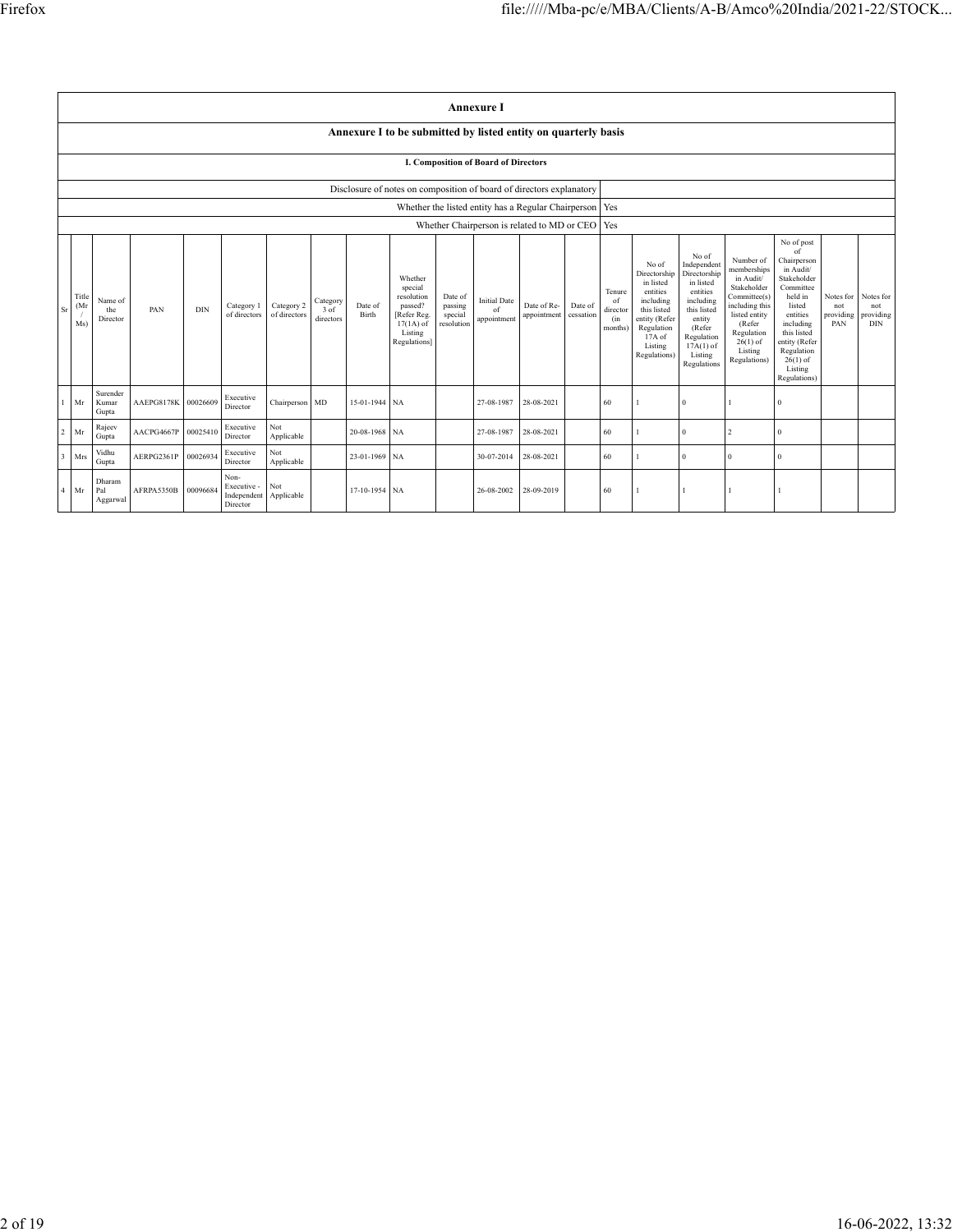|        |                                                     |                            |                     |     |                                                |                                 |                                 |                  | <b>I. Composition of Board of Directors</b>                                                          |                                             |                                          |                            |                      |                                            |                                                                                                                                                |                                                                                                                                                                      |                                                                                                                                                                          |                                                                                                                                                                       |
|--------|-----------------------------------------------------|----------------------------|---------------------|-----|------------------------------------------------|---------------------------------|---------------------------------|------------------|------------------------------------------------------------------------------------------------------|---------------------------------------------|------------------------------------------|----------------------------|----------------------|--------------------------------------------|------------------------------------------------------------------------------------------------------------------------------------------------|----------------------------------------------------------------------------------------------------------------------------------------------------------------------|--------------------------------------------------------------------------------------------------------------------------------------------------------------------------|-----------------------------------------------------------------------------------------------------------------------------------------------------------------------|
|        |                                                     |                            |                     |     |                                                |                                 |                                 |                  | Disclosure of notes on composition of board of directors explanatory                                 |                                             |                                          |                            |                      |                                            |                                                                                                                                                |                                                                                                                                                                      |                                                                                                                                                                          |                                                                                                                                                                       |
|        | Whether the listed entity has a Regular Chairperson |                            |                     |     |                                                |                                 |                                 |                  |                                                                                                      |                                             |                                          |                            |                      |                                            |                                                                                                                                                |                                                                                                                                                                      |                                                                                                                                                                          |                                                                                                                                                                       |
| Sr     | Title<br>(Mr)<br>Ms                                 | Name of<br>the<br>Director | PAN                 | DIN | Category 1<br>of directors                     | Category<br>$2$ of<br>directors | Category<br>$3$ of<br>directors | Date of<br>Birth | Whether<br>special<br>resolution<br>passed?<br>[Refer Reg.<br>$17(1A)$ of<br>Listing<br>Regulations] | Date of<br>passing<br>special<br>resolution | <b>Initial Date</b><br>of<br>appointment | Date of Re-<br>appointment | Date of<br>cessation | Tenure<br>of<br>director<br>(in<br>months) | No of<br>Directorship<br>in listed<br>entities<br>including<br>this listed<br>entity (Refer<br>Regulation<br>17A of<br>Listing<br>Regulations) | No of<br>Independent<br>Directorship<br>in listed<br>entities<br>including<br>this listed<br>entity<br>(Refer<br>Regulation<br>$17A(1)$ of<br>Listing<br>Regulations | Number of<br>memberships<br>in Audit/<br>Stakeholder<br>Committee(s)<br>including this<br>listed entity<br>(Refer<br>Regulation<br>$26(1)$ of<br>Listing<br>Regulations) | No of p<br>of<br>Chairper<br>in Aud<br>Stakeho<br>Commi<br>held i<br>listed<br>entitic<br>includi<br>this list<br>entity (R<br>Regulat<br>26(1)<br>Listin<br>Regulati |
| $\sim$ | Mr                                                  | Ankit<br>Aggarwal          | AOXPA5013O 07129392 |     | Non-<br>Executive -<br>Independent<br>Director | Not<br>Applicable               |                                 | 04-09-1989 NA    |                                                                                                      |                                             | 25-03-2015                               | 28-09-2019                 |                      | 60                                         |                                                                                                                                                |                                                                                                                                                                      |                                                                                                                                                                          |                                                                                                                                                                       |
| 6      | Mr                                                  | Naseem<br>Ahmad            | AGVPA3135H 07727154 |     | Non-<br>Executive -<br>Independent<br>Director | Not<br>Applicable               |                                 | 12-05-1968 NA    |                                                                                                      |                                             | 15-02-2017                               |                            |                      | 60                                         |                                                                                                                                                |                                                                                                                                                                      |                                                                                                                                                                          |                                                                                                                                                                       |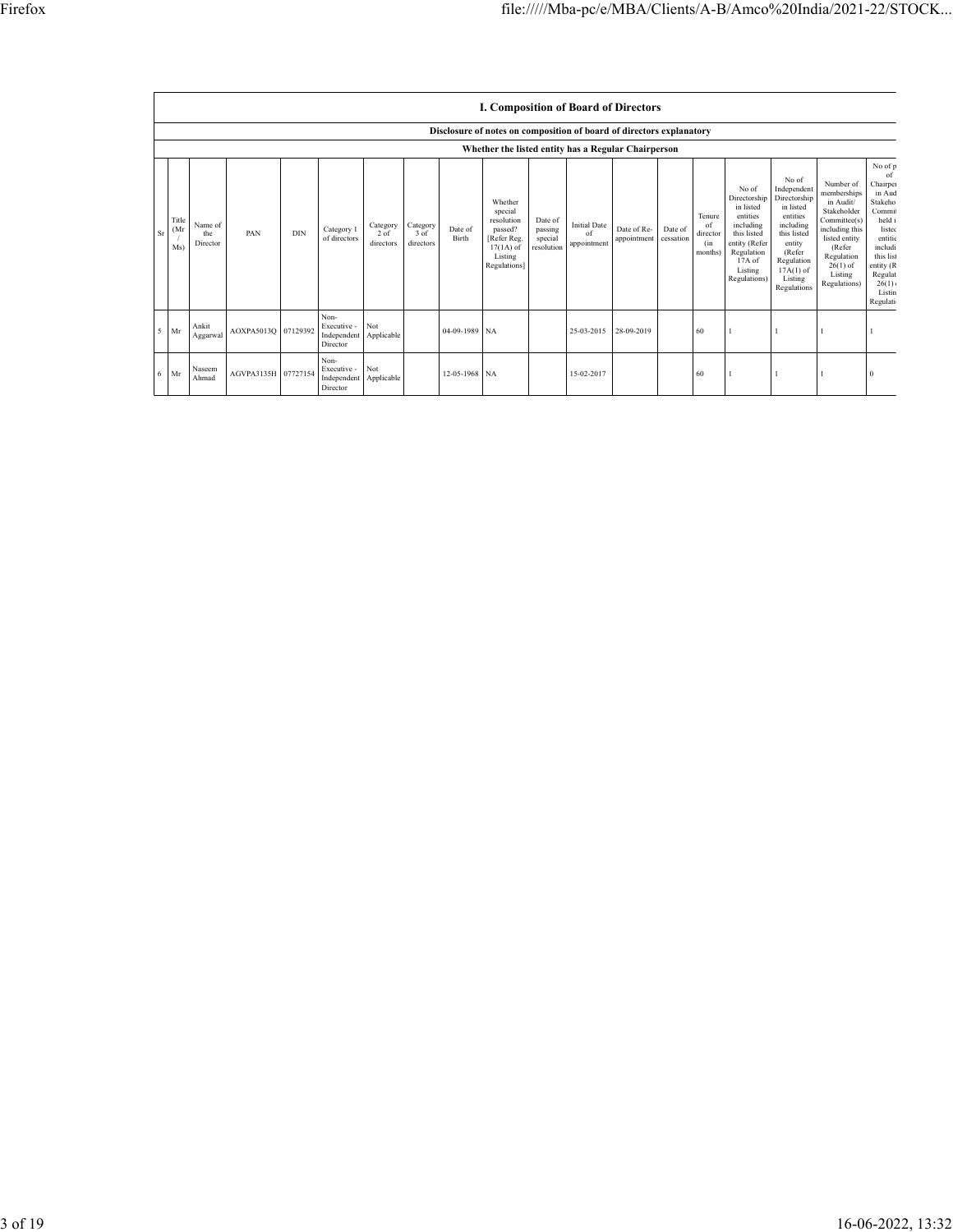|                | <b>Audit Committee Details</b> |                              |                                                |                            |                        |                      |                |  |  |  |  |  |
|----------------|--------------------------------|------------------------------|------------------------------------------------|----------------------------|------------------------|----------------------|----------------|--|--|--|--|--|
|                |                                |                              |                                                |                            |                        |                      |                |  |  |  |  |  |
| <b>Sr</b>      | <b>DIN</b><br>Number           | Name of Committee<br>members | Category 1 of directors                        | Category 2 of<br>directors | Date of<br>Appointment | Date of<br>Cessation | <b>Remarks</b> |  |  |  |  |  |
|                | 00096684                       | Dharam Pal Aggarwal          | Non-Executive -<br><b>Independent Director</b> | Chairperson                | 25-03-2015             |                      |                |  |  |  |  |  |
| $\overline{2}$ | 00025410                       | Rajeev Gupta                 | <b>Executive Director</b>                      | Member                     | 01-07-2017             |                      |                |  |  |  |  |  |
| 3              | 07727154                       | Naseem Ahmad                 | Non-Executive -<br><b>Independent Director</b> | Member                     | 15-02-2017             |                      |                |  |  |  |  |  |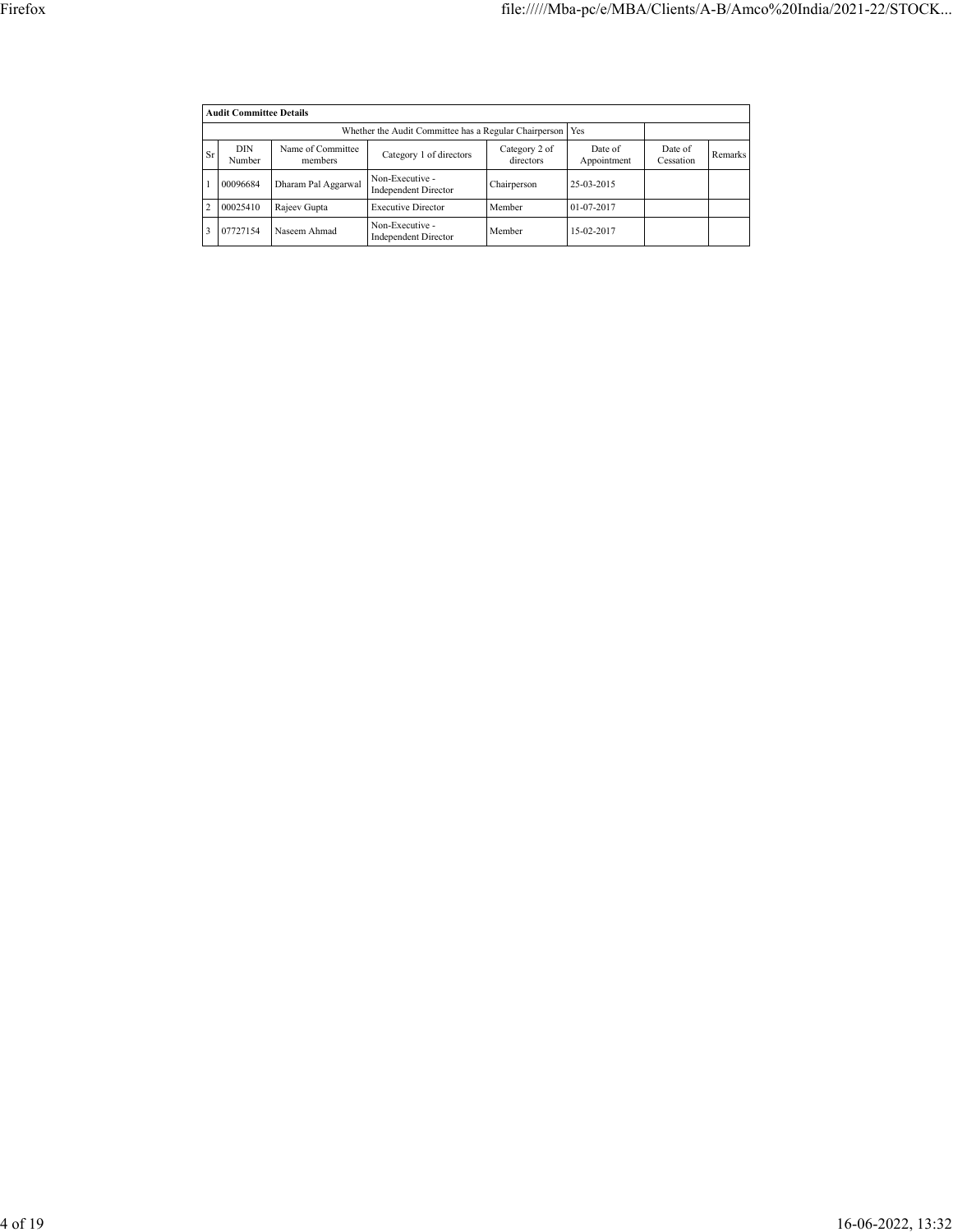|                | Nomination and remuneration committee |                                                                                   |                                                |                            |                        |                      |         |  |  |  |  |  |
|----------------|---------------------------------------|-----------------------------------------------------------------------------------|------------------------------------------------|----------------------------|------------------------|----------------------|---------|--|--|--|--|--|
|                |                                       | Whether the Nomination and remuneration committee has a Regular Chairperson   Yes |                                                |                            |                        |                      |         |  |  |  |  |  |
| Sr             | <b>DIN</b><br>Number                  | Name of Committee<br>members                                                      | Category 1 of directors                        | Category 2 of<br>directors | Date of<br>Appointment | Date of<br>Cessation | Remarks |  |  |  |  |  |
|                | 07129392                              | Ankit Aggarwal                                                                    | Non-Executive -<br><b>Independent Director</b> | Chairperson                | 25-03-2015             |                      |         |  |  |  |  |  |
| $\overline{c}$ | 00096684                              | Dharam Pal Aggarwal                                                               | Non-Executive -<br><b>Independent Director</b> | Member                     | 25-03-2015             |                      |         |  |  |  |  |  |
|                | 07727154                              | Naseem Ahmad                                                                      | Non-Executive -<br><b>Independent Director</b> | Member                     | 15-02-2017             |                      |         |  |  |  |  |  |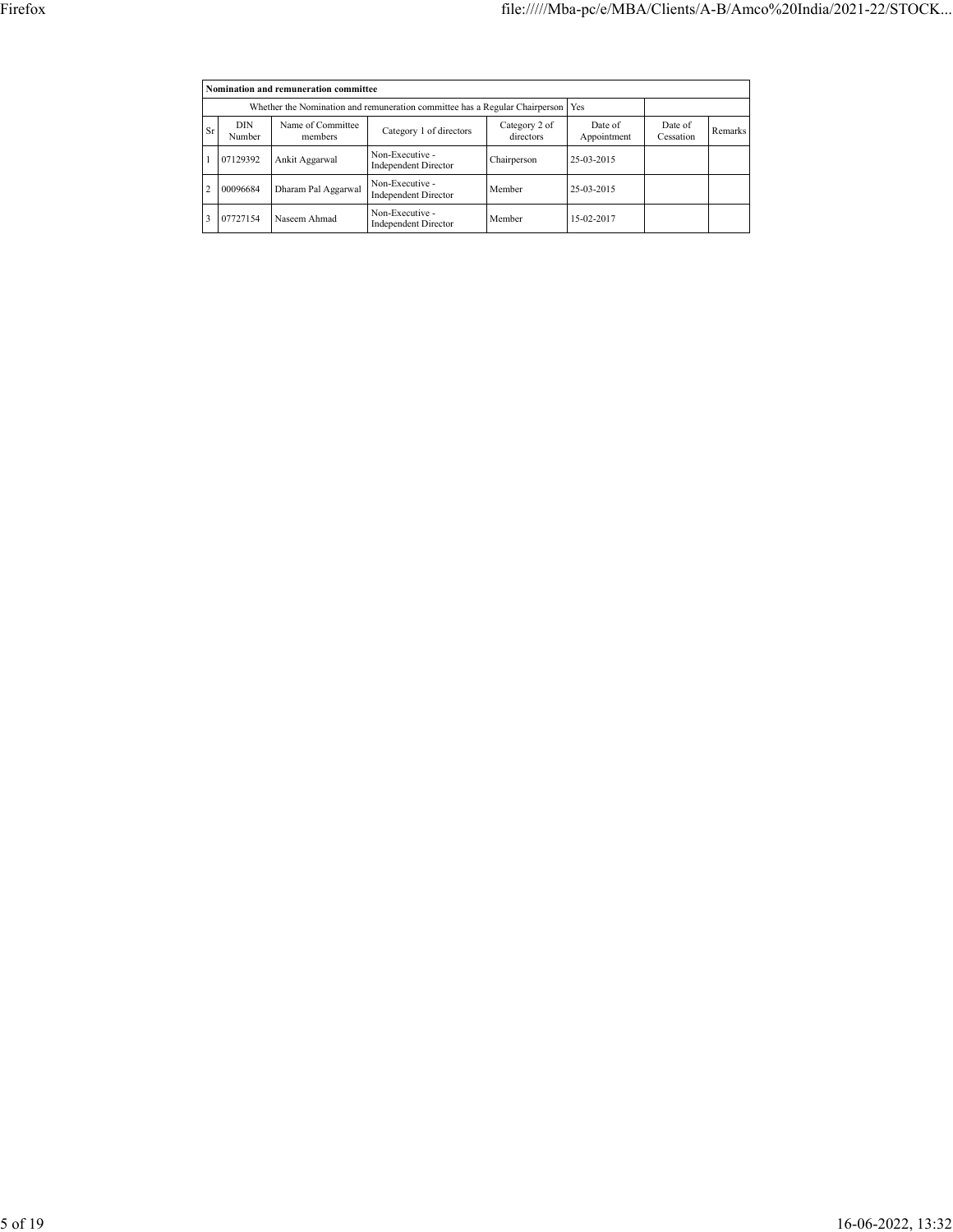|    | <b>Stakeholders Relationship Committee</b>                                      |                              |                                                |                            |                        |                      |         |  |  |  |  |  |
|----|---------------------------------------------------------------------------------|------------------------------|------------------------------------------------|----------------------------|------------------------|----------------------|---------|--|--|--|--|--|
|    | Whether the Stakeholders Relationship Committee has a Regular Chairperson   Yes |                              |                                                |                            |                        |                      |         |  |  |  |  |  |
| Sr | <b>DIN</b><br>Number                                                            | Name of Committee<br>members | Category 1 of directors                        | Category 2 of<br>directors | Date of<br>Appointment | Date of<br>Cessation | Remarks |  |  |  |  |  |
|    | 07129392                                                                        | Ankit Aggarwal               | Non-Executive -<br><b>Independent Director</b> | Chairperson                | 25-03-2015             |                      |         |  |  |  |  |  |
|    | 00026609                                                                        | Surender Kumar<br>Gupta      | <b>Executive Director</b>                      | Member                     | $01 - 07 - 2017$       |                      |         |  |  |  |  |  |
|    | 00025410                                                                        | Rajeev Gupta                 | <b>Executive Director</b>                      | Member                     | 01-07-2017             |                      |         |  |  |  |  |  |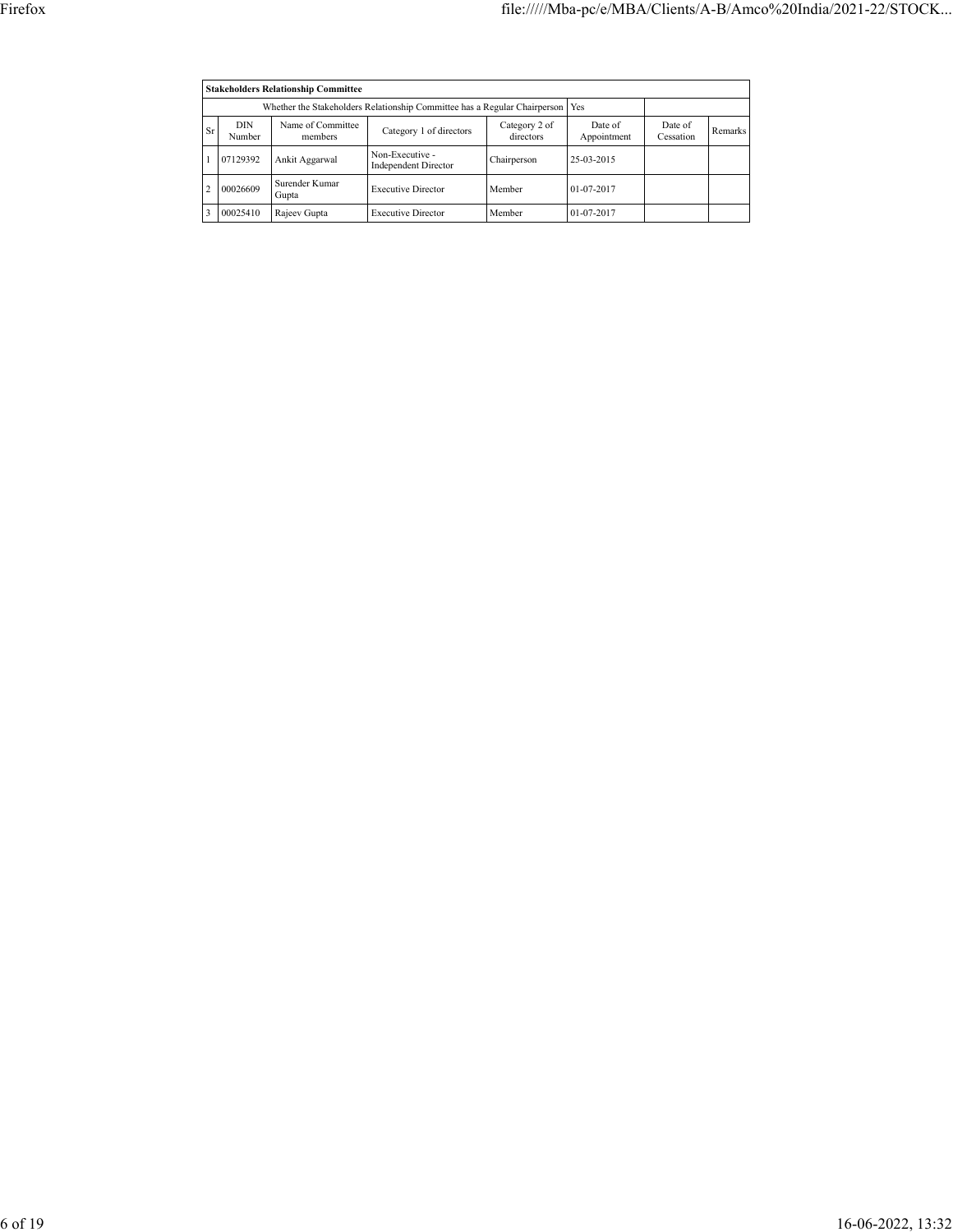|    | <b>Risk Management Committee</b> |                                                                 |                            |                            |                        |                      |                |  |  |  |  |  |
|----|----------------------------------|-----------------------------------------------------------------|----------------------------|----------------------------|------------------------|----------------------|----------------|--|--|--|--|--|
|    |                                  | Whether the Risk Management Committee has a Regular Chairperson |                            |                            |                        |                      |                |  |  |  |  |  |
| Sr | DIN<br>Number                    | Name of Committee<br>members                                    | Category 1 of<br>directors | Category 2 of<br>directors | Date of<br>Appointment | Date of<br>Cessation | <b>Remarks</b> |  |  |  |  |  |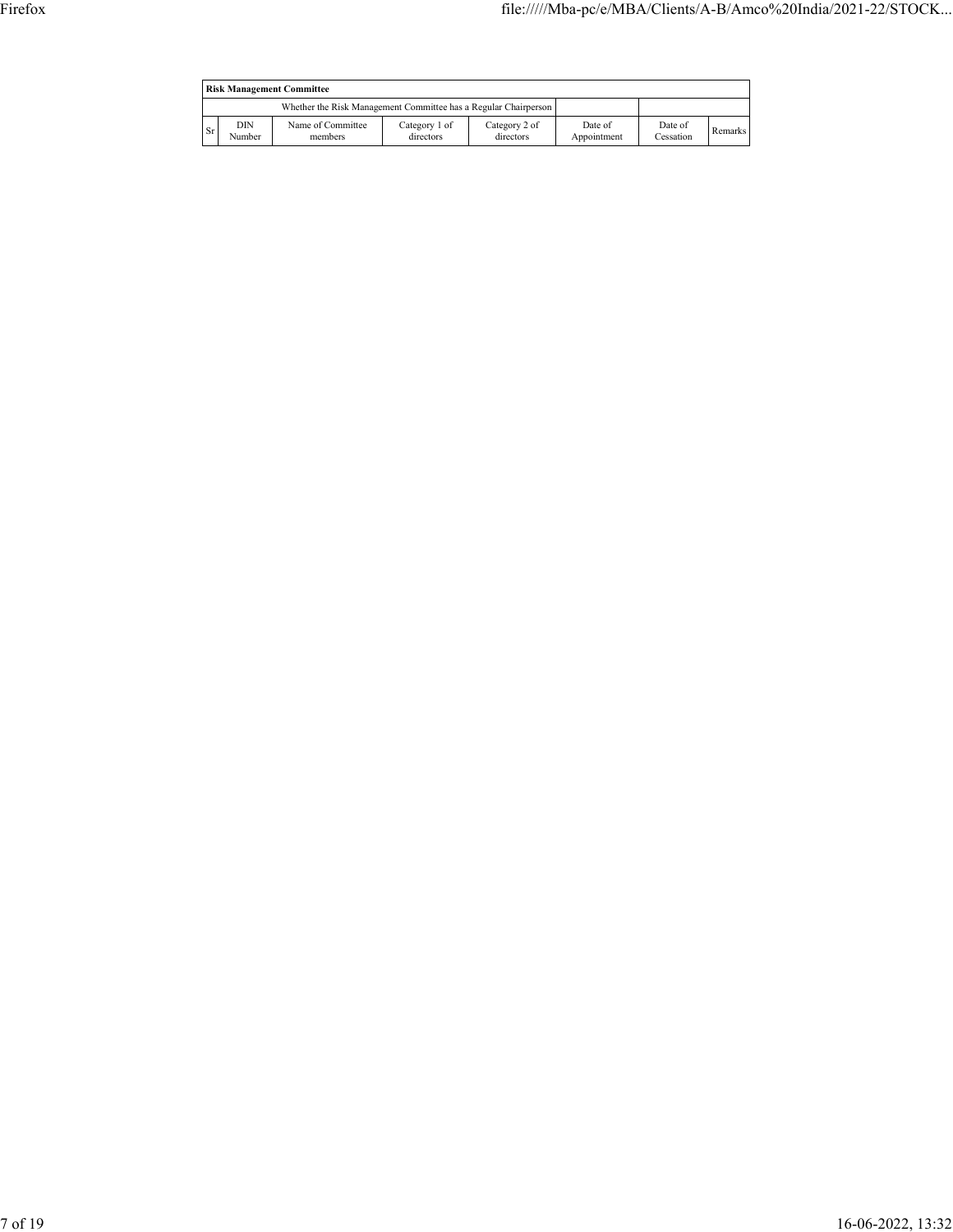|      | Corporate Social Responsibility Committee |                                                                                 |                            |                            |                        |                      |                |  |  |  |  |  |
|------|-------------------------------------------|---------------------------------------------------------------------------------|----------------------------|----------------------------|------------------------|----------------------|----------------|--|--|--|--|--|
|      |                                           | Whether the Corporate Social Responsibility Committee has a Regular Chairperson |                            |                            |                        |                      |                |  |  |  |  |  |
| l Sr | DIN<br>Number                             | Name of Committee<br>members                                                    | Category 1 of<br>directors | Category 2 of<br>directors | Date of<br>Appointment | Date of<br>Cessation | <b>Remarks</b> |  |  |  |  |  |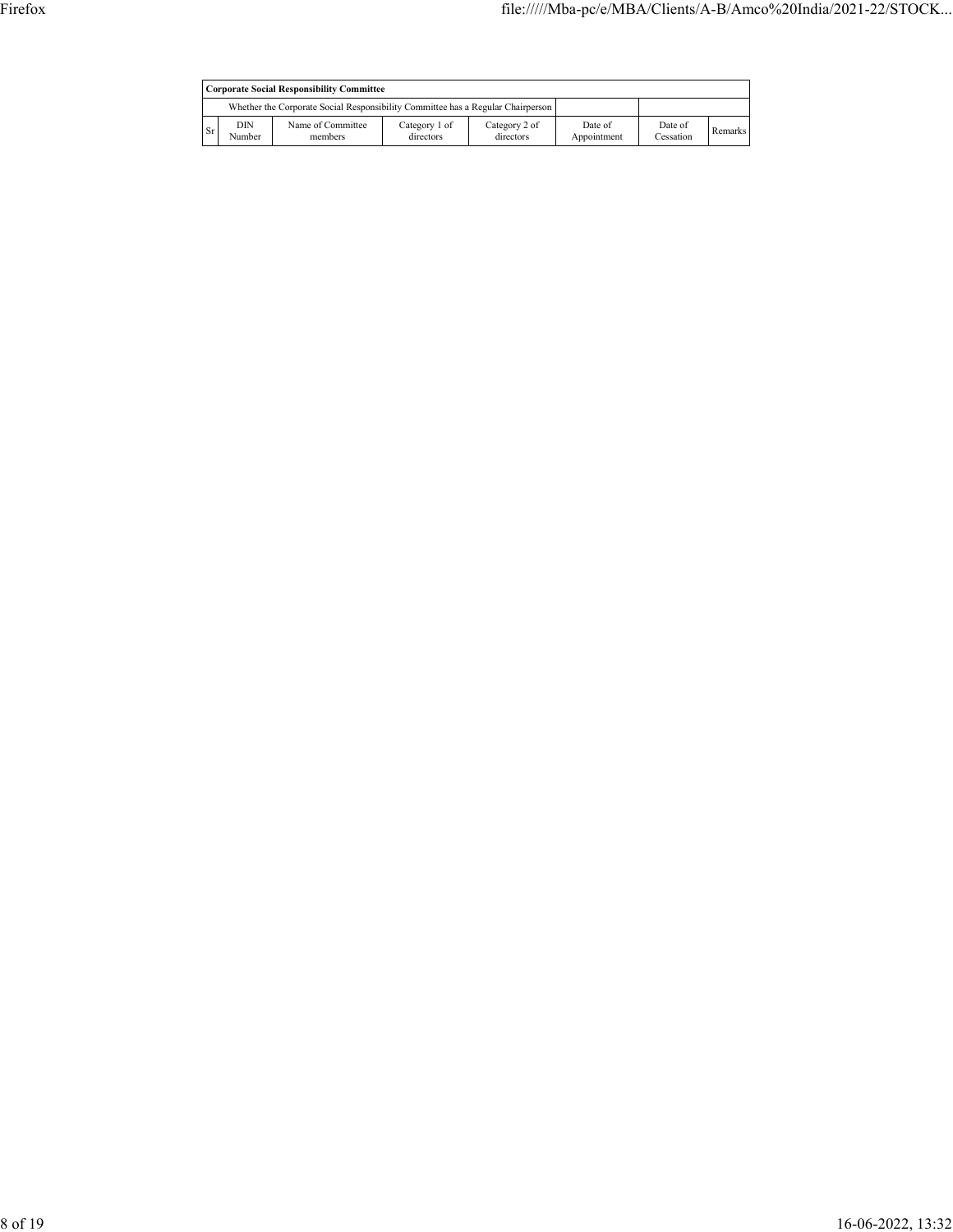**Other Committee** Sr DIN Number Name of Committee members Name of other committee Category 1 of directors Category 2 of directors Remarks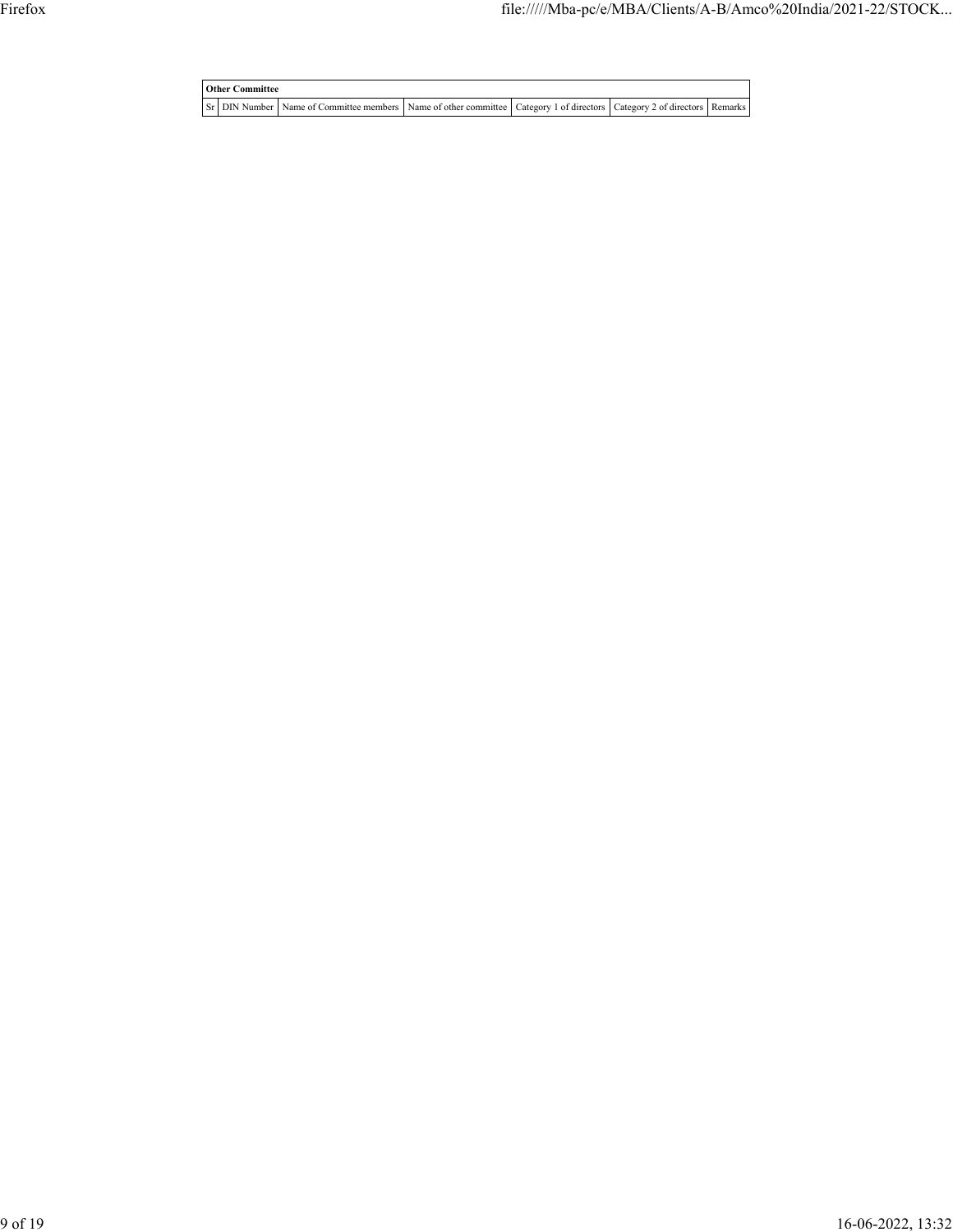|                | Annexure 1                                                          |                                                               |                                                                      |                                       |                                                     |                                                                            |                                                                        |  |  |  |  |  |  |
|----------------|---------------------------------------------------------------------|---------------------------------------------------------------|----------------------------------------------------------------------|---------------------------------------|-----------------------------------------------------|----------------------------------------------------------------------------|------------------------------------------------------------------------|--|--|--|--|--|--|
|                | <b>Annexure 1</b>                                                   |                                                               |                                                                      |                                       |                                                     |                                                                            |                                                                        |  |  |  |  |  |  |
|                | <b>III. Meeting of Board of Directors</b>                           |                                                               |                                                                      |                                       |                                                     |                                                                            |                                                                        |  |  |  |  |  |  |
|                | Disclosure of notes on meeting of board<br>of directors explanatory |                                                               |                                                                      |                                       |                                                     |                                                                            |                                                                        |  |  |  |  |  |  |
| Sr.            | $Date(s)$ of<br>meeting (if any)<br>in the previous<br>quarter      | $Date(s)$ of<br>meeting (if any)<br>in the current<br>quarter | Maximum gap<br>between any two<br>consecutive (in<br>number of days) | Notes for<br>not<br>providing<br>Date | Whether<br>requirement of<br>Quorum met<br>(Yes/No) | Number of<br>Directors present*<br>(other than<br>Independent<br>Director) | No. of<br>Independent<br><b>Directors</b><br>attending the<br>meeting* |  |  |  |  |  |  |
|                | 09-04-2021                                                          |                                                               |                                                                      |                                       | Yes                                                 | 3                                                                          | 3                                                                      |  |  |  |  |  |  |
| $\overline{c}$ | 30-06-2021                                                          |                                                               | 81                                                                   |                                       | Yes                                                 | 3                                                                          | 3                                                                      |  |  |  |  |  |  |
| 3              |                                                                     | 12-08-2021                                                    | 42                                                                   |                                       | Yes                                                 | 3                                                                          | 3                                                                      |  |  |  |  |  |  |
| 4              |                                                                     | 28-08-2021                                                    | 15                                                                   |                                       | Yes                                                 | 3                                                                          | 3                                                                      |  |  |  |  |  |  |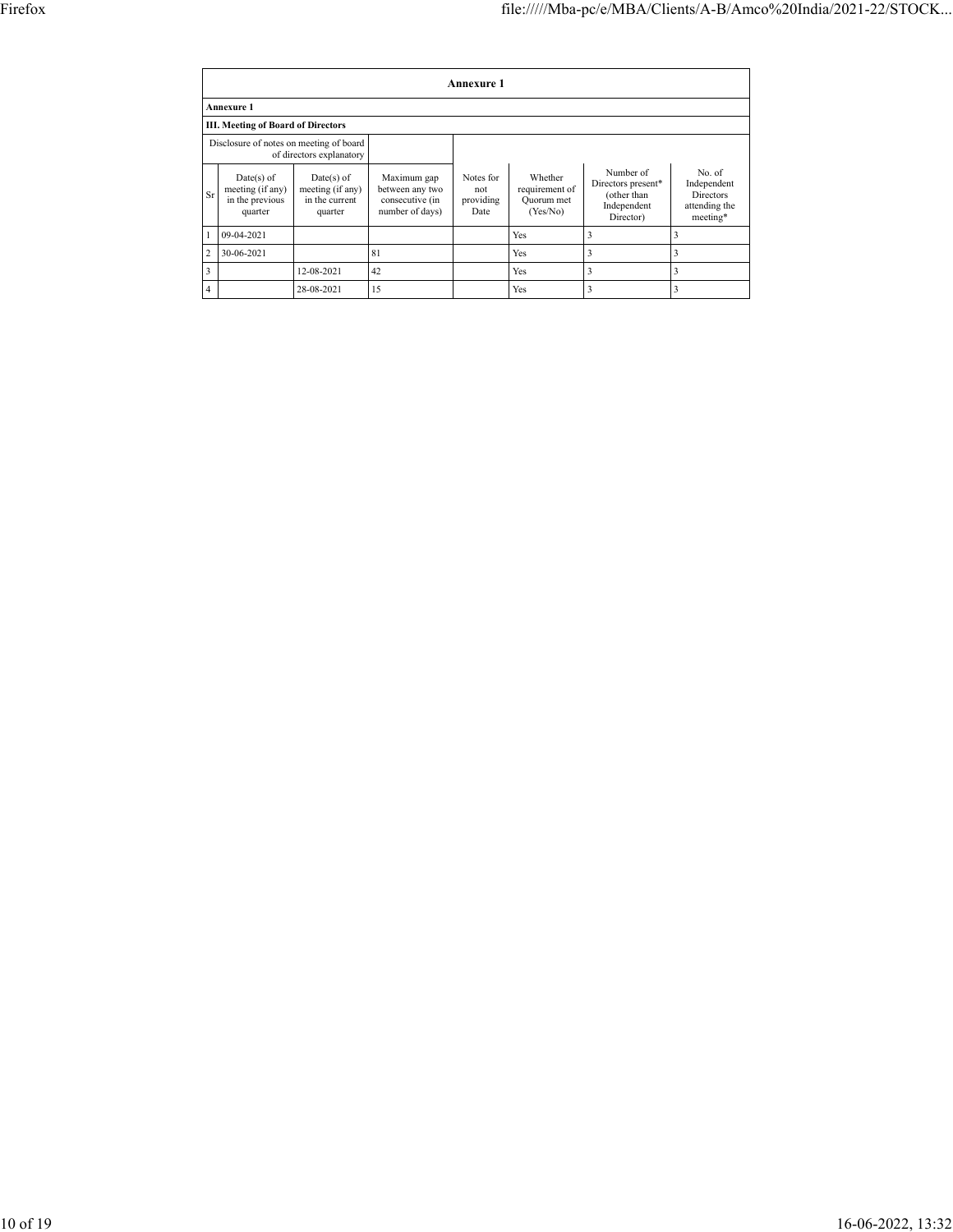|                |                                                |                                                                                                                |                                                                         | Annexure 1                    |                                       |                                                          |                                                                                      |                                                                        |
|----------------|------------------------------------------------|----------------------------------------------------------------------------------------------------------------|-------------------------------------------------------------------------|-------------------------------|---------------------------------------|----------------------------------------------------------|--------------------------------------------------------------------------------------|------------------------------------------------------------------------|
|                | <b>IV. Meeting of Committees</b>               |                                                                                                                |                                                                         |                               |                                       |                                                          |                                                                                      |                                                                        |
|                |                                                |                                                                                                                |                                                                         |                               |                                       | Disclosure of notes on meeting of committees explanatory |                                                                                      |                                                                        |
| Sr             | Name of<br>Committee                           | Date(s) of meeting<br>(Enter dates of<br>Previous quarter<br>and Current quarter<br>in chronological<br>order) | Maximum gap<br>between any<br>two consecutive<br>(in number of<br>days) | Name of<br>other<br>committee | Reson for<br>not<br>providing<br>date | Whether<br>requirement of<br>Quorum met<br>(Yes/No)      | Number of<br><b>Directors</b><br>present* (other<br>than<br>Independent<br>Director) | No. of<br>Independent<br><b>Directors</b><br>attending the<br>meeting* |
|                | Audit<br>Committee                             | 09-04-2021                                                                                                     |                                                                         |                               |                                       | Yes                                                      |                                                                                      | $\overline{2}$                                                         |
| $\overline{c}$ | Audit<br>Committee                             | 30-06-2021                                                                                                     | 81                                                                      |                               |                                       | Yes                                                      |                                                                                      | $\overline{2}$                                                         |
| 3              | Audit<br>Committee                             | 12-08-2021                                                                                                     | 42                                                                      |                               |                                       | Yes                                                      |                                                                                      | $\overline{2}$                                                         |
| $\overline{4}$ | Nomination<br>and<br>remuneration<br>committee | 18-08-2021                                                                                                     |                                                                         |                               |                                       | Yes                                                      | 3                                                                                    | 3                                                                      |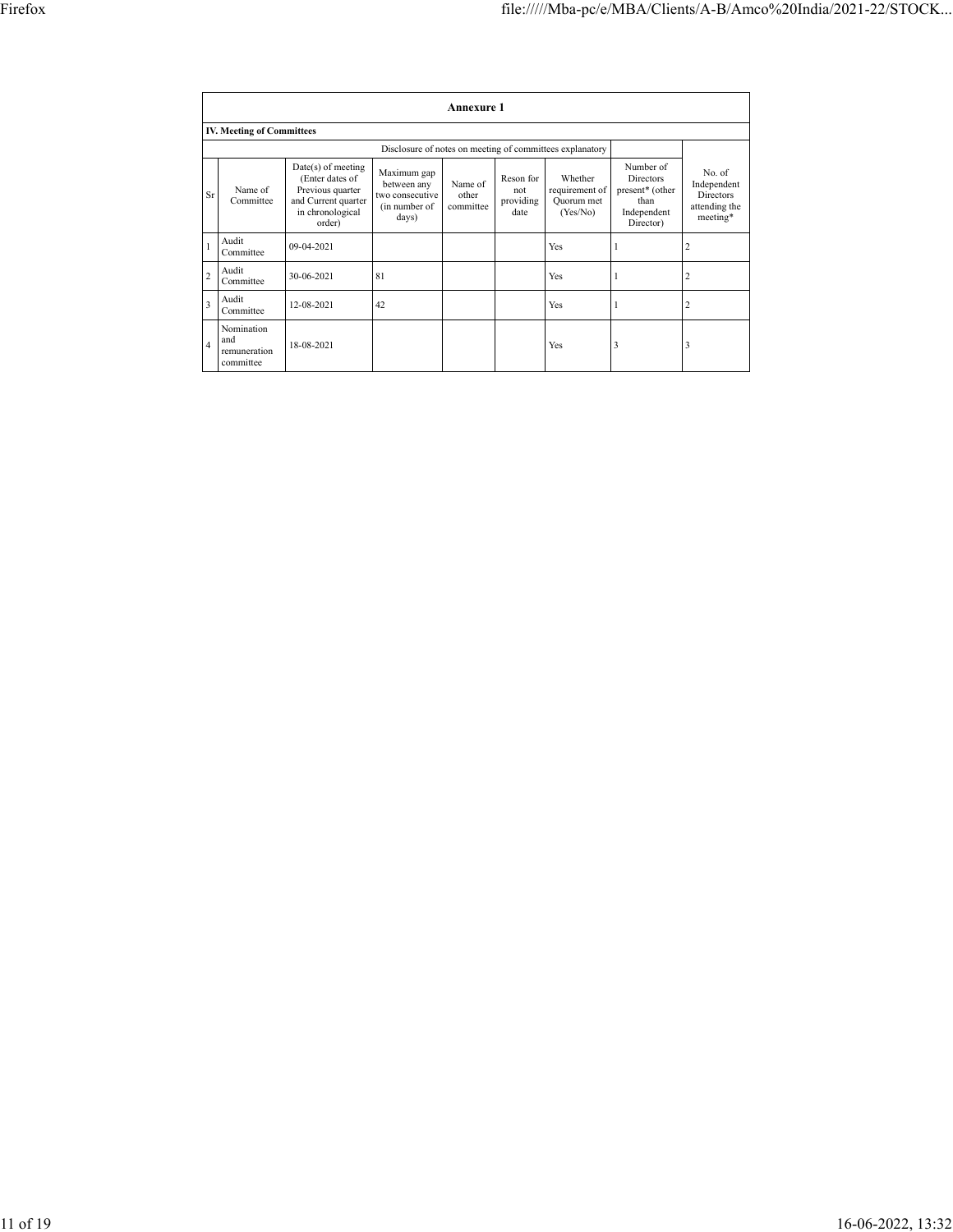| Annexure 1 |                                                                                                           |                                  |                                                                    |  |  |  |  |  |  |
|------------|-----------------------------------------------------------------------------------------------------------|----------------------------------|--------------------------------------------------------------------|--|--|--|--|--|--|
|            | V. Related Party Transactions                                                                             |                                  |                                                                    |  |  |  |  |  |  |
| Sr         | Subject                                                                                                   | Compliance status<br>(Yes/No/NA) | If status is "No" details of non-<br>compliance may be given here. |  |  |  |  |  |  |
|            | Whether prior approval of audit committee obtained                                                        | NA                               |                                                                    |  |  |  |  |  |  |
|            | Whether shareholder approval obtained for material RPT                                                    | <b>NA</b>                        |                                                                    |  |  |  |  |  |  |
|            | Whether details of RPT entered into pursuant to omnibus approval<br>have been reviewed by Audit Committee | <b>NA</b>                        |                                                                    |  |  |  |  |  |  |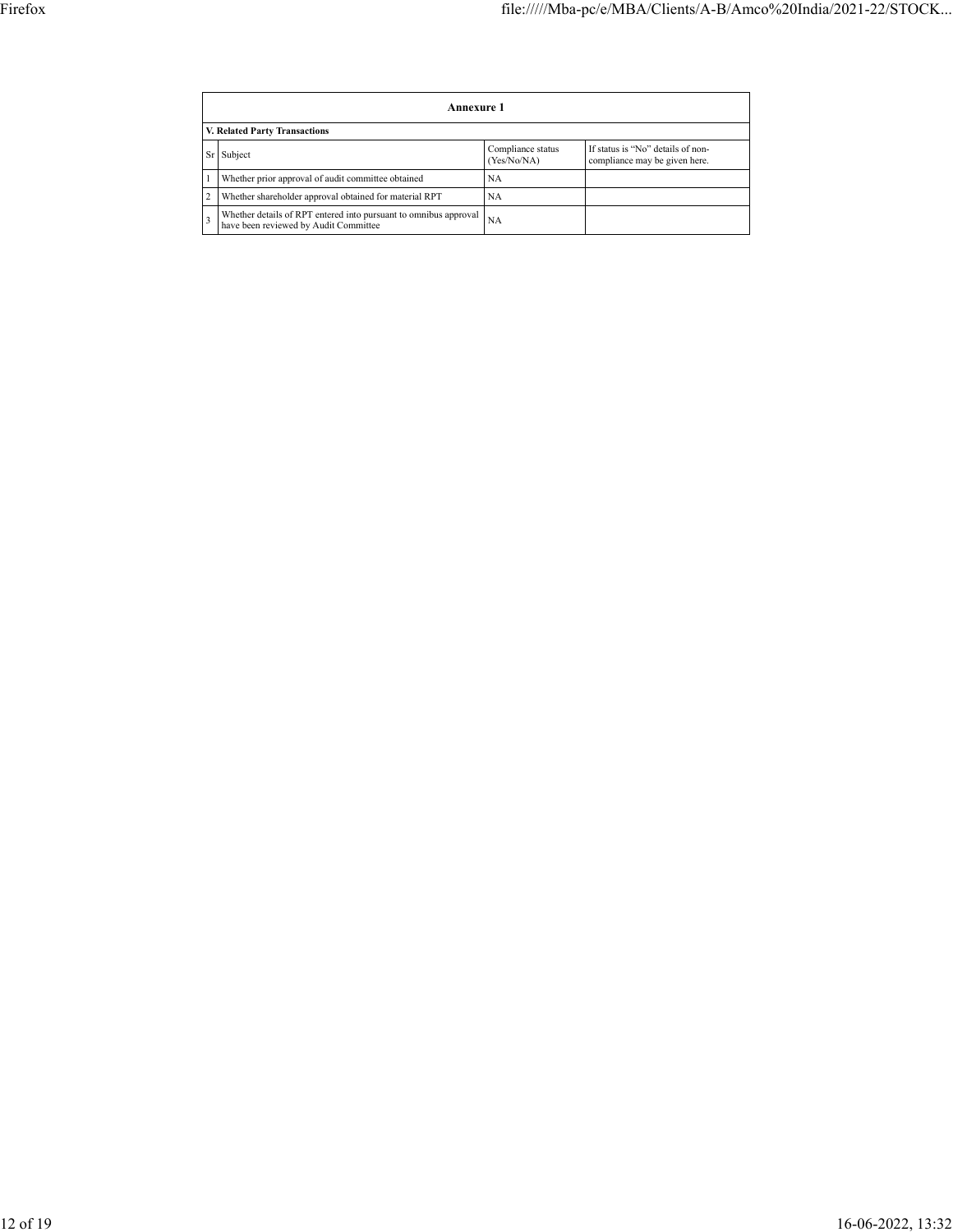|                | Annexure 1                                                                                                                                                                                                      |                               |  |  |  |  |  |  |  |  |
|----------------|-----------------------------------------------------------------------------------------------------------------------------------------------------------------------------------------------------------------|-------------------------------|--|--|--|--|--|--|--|--|
|                | <b>VI.</b> Affirmations                                                                                                                                                                                         |                               |  |  |  |  |  |  |  |  |
| Sr             | Subject                                                                                                                                                                                                         | Compliance status<br>(Yes/No) |  |  |  |  |  |  |  |  |
|                | The composition of Board of Directors is in terms of SEBI (Listing obligations and disclosure requirements)<br>Regulations, 2015                                                                                | Yes                           |  |  |  |  |  |  |  |  |
| $\overline{c}$ | The composition of the following committees is in terms of SEBI(Listing obligations and disclosure<br>requirements) Regulations, 2015 a. Audit Committee                                                        | Yes                           |  |  |  |  |  |  |  |  |
| $\overline{3}$ | The composition of the following committees is in terms of SEBI(Listing obligations and disclosure<br>requirements) Regulations, 2015. b. Nomination & remuneration committee                                   | Yes                           |  |  |  |  |  |  |  |  |
| $\overline{4}$ | The composition of the following committees is in terms of SEBI(Listing obligations and disclosure<br>requirements) Regulations, 2015. c. Stakeholders relationship committee                                   | Yes                           |  |  |  |  |  |  |  |  |
| 5              | The composition of the following committees is in terms of SEBI(Listing obligations and disclosure<br>requirements) Regulations, 2015. d. Risk management committee (applicable to the top 500 listed entities) | <b>NA</b>                     |  |  |  |  |  |  |  |  |
| 6              | The committee members have been made aware of their powers, role and responsibilities as specified in SEBI<br>(Listing obligations and disclosure requirements) Regulations, 2015.                              | Yes                           |  |  |  |  |  |  |  |  |
| $\overline{7}$ | The meetings of the board of directors and the above committees have been conducted in the manner as specified<br>in SEBI (Listing obligations and disclosure requirements) Regulations, 2015.                  | Yes                           |  |  |  |  |  |  |  |  |
| 8              | This report and/or the report submitted in the previous quarter has been placed before Board of Directors.                                                                                                      | Yes                           |  |  |  |  |  |  |  |  |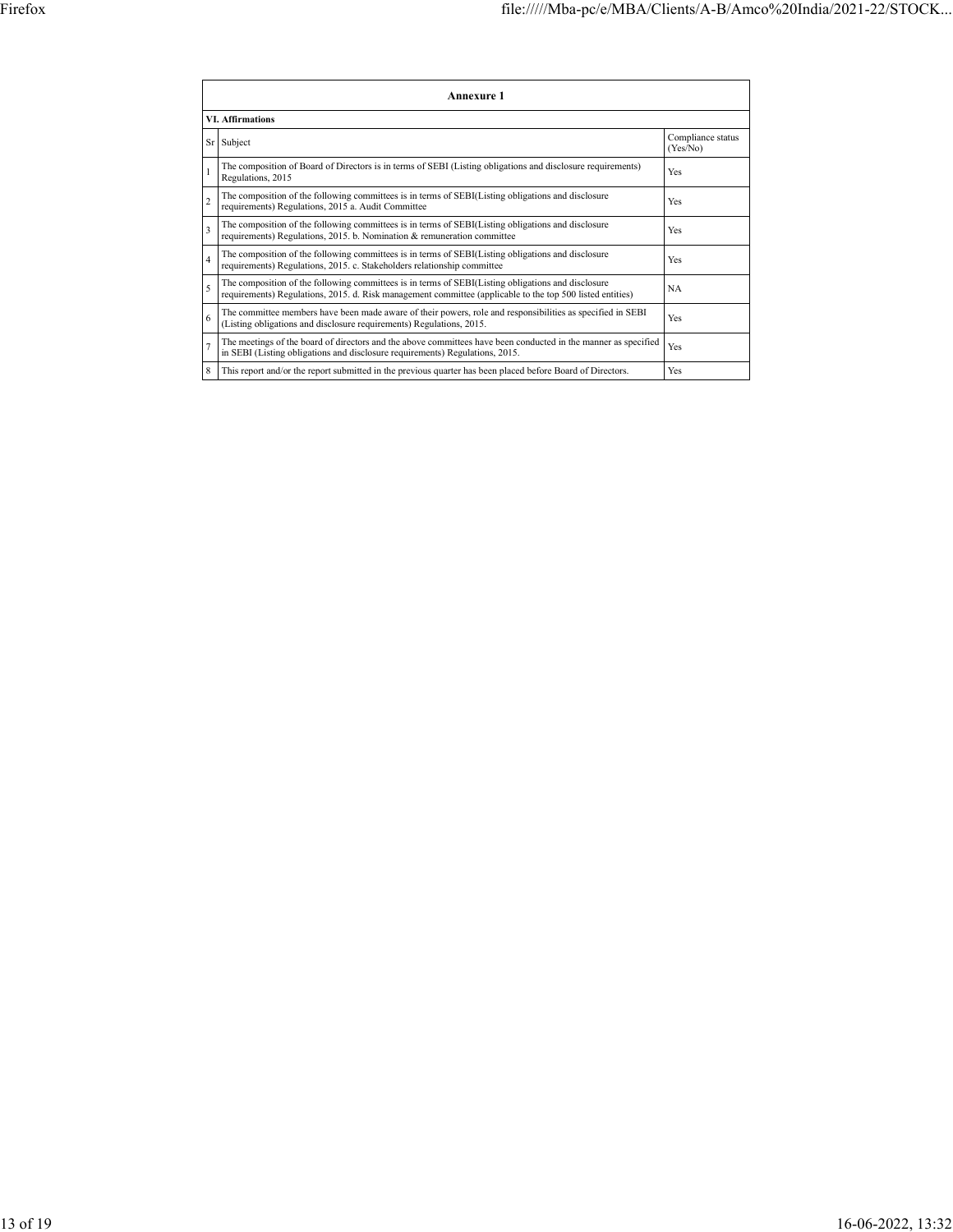| <b>Annexure 1</b> |                   |                                          |  |  |
|-------------------|-------------------|------------------------------------------|--|--|
| <b>Sr</b>         | Subject           | Compliance status                        |  |  |
|                   | Name of signatory | Priyanka Beniwal                         |  |  |
|                   | Designation       | Company Secretary and Compliance Officer |  |  |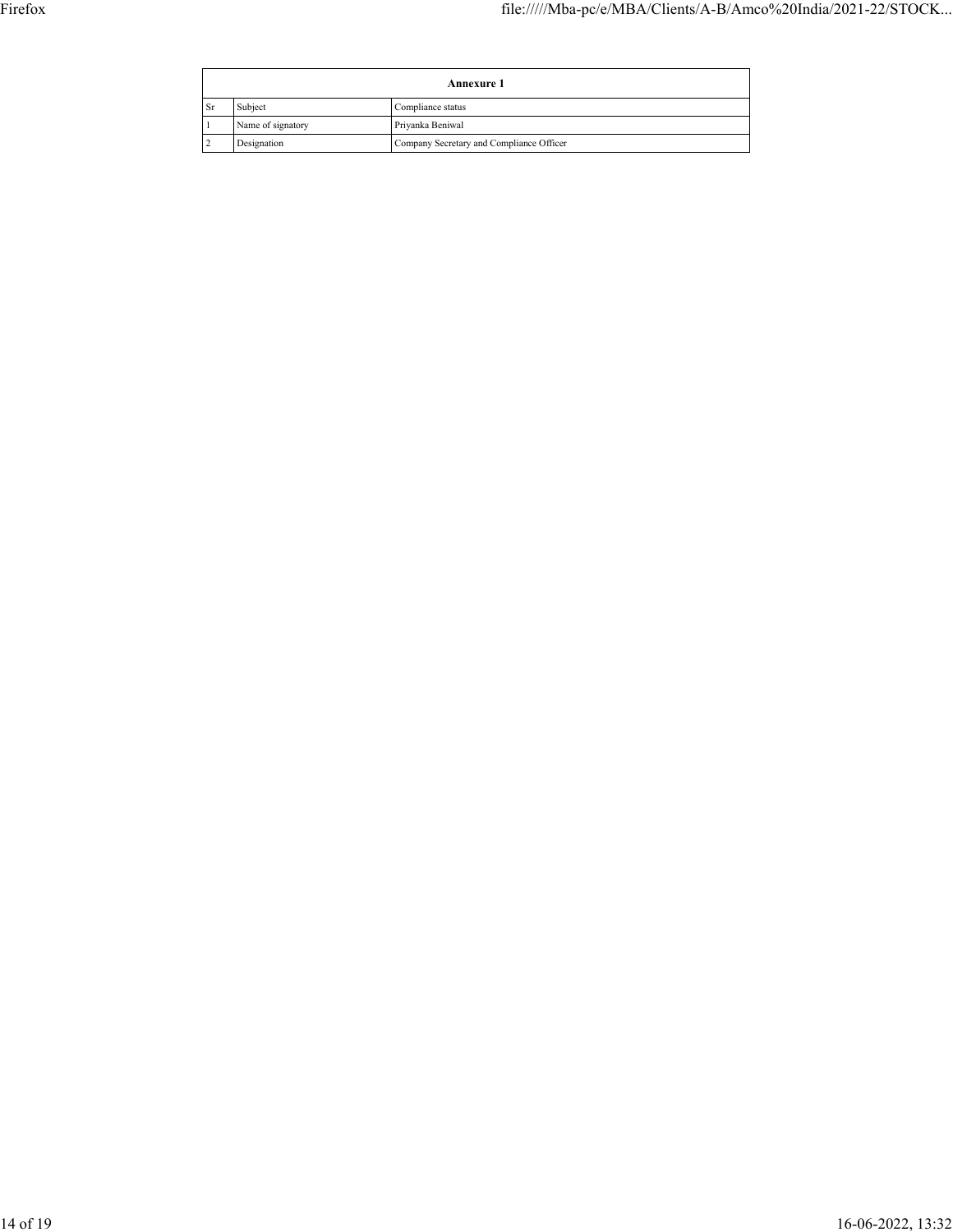|                | <b>Annexure III</b>                                                                                                                                                                        |                                              |                                     |                                                                                                                                                                                                                                                          |  |  |  |  |
|----------------|--------------------------------------------------------------------------------------------------------------------------------------------------------------------------------------------|----------------------------------------------|-------------------------------------|----------------------------------------------------------------------------------------------------------------------------------------------------------------------------------------------------------------------------------------------------------|--|--|--|--|
|                | <b>III.</b> Affirmations                                                                                                                                                                   |                                              |                                     |                                                                                                                                                                                                                                                          |  |  |  |  |
|                | Sr Particulars                                                                                                                                                                             | Regulation<br>Number                         | Compliance<br>status<br>(Yes/No/NA) | If status is "No" details of non-compliance may be<br>given here.                                                                                                                                                                                        |  |  |  |  |
|                | Copy of the annual report including<br>balance sheet, profit and loss account,<br>directors report, corporate governance<br>report, business responsibility report<br>displayed on website | 46(2)                                        | Yes                                 |                                                                                                                                                                                                                                                          |  |  |  |  |
| $\overline{c}$ | Presence of Chairperson of Audit<br>Committee at the Annual General<br>Meeting                                                                                                             | 18(1)(d)                                     | Yes                                 |                                                                                                                                                                                                                                                          |  |  |  |  |
| 3              | Presence of Chairperson of the<br>nomination and remuneration committee<br>at the annual general meeting                                                                                   | 19(3)                                        | No                                  | Mr. Naseem Ahmad, member of the NRC was<br>appointed as Authorised Representative by the<br>Chairman to attend the meeting on his behalf & to<br>answer queries, if any.                                                                                 |  |  |  |  |
| $\overline{4}$ | Presence of Chairperson of the<br>Stakeholder Relationship committee at<br>the annual general meeting                                                                                      | 20(3)                                        | No                                  | Mr. Surender Kumar Gupta, member of the SRC was<br>appointed as Authorised Representative by the<br>Chairman to attend the meeting on his behalf & to<br>answer queries, if any. The Chairman failed to attend<br>the meeting due to some health issues. |  |  |  |  |
| 5              | Whether "Corporate Governance Report"<br>disclosed in Annual Report                                                                                                                        | $34(3)$ read with<br>para C of<br>Schedule V | Yes                                 |                                                                                                                                                                                                                                                          |  |  |  |  |
|                | Any other information to be provided                                                                                                                                                       |                                              |                                     |                                                                                                                                                                                                                                                          |  |  |  |  |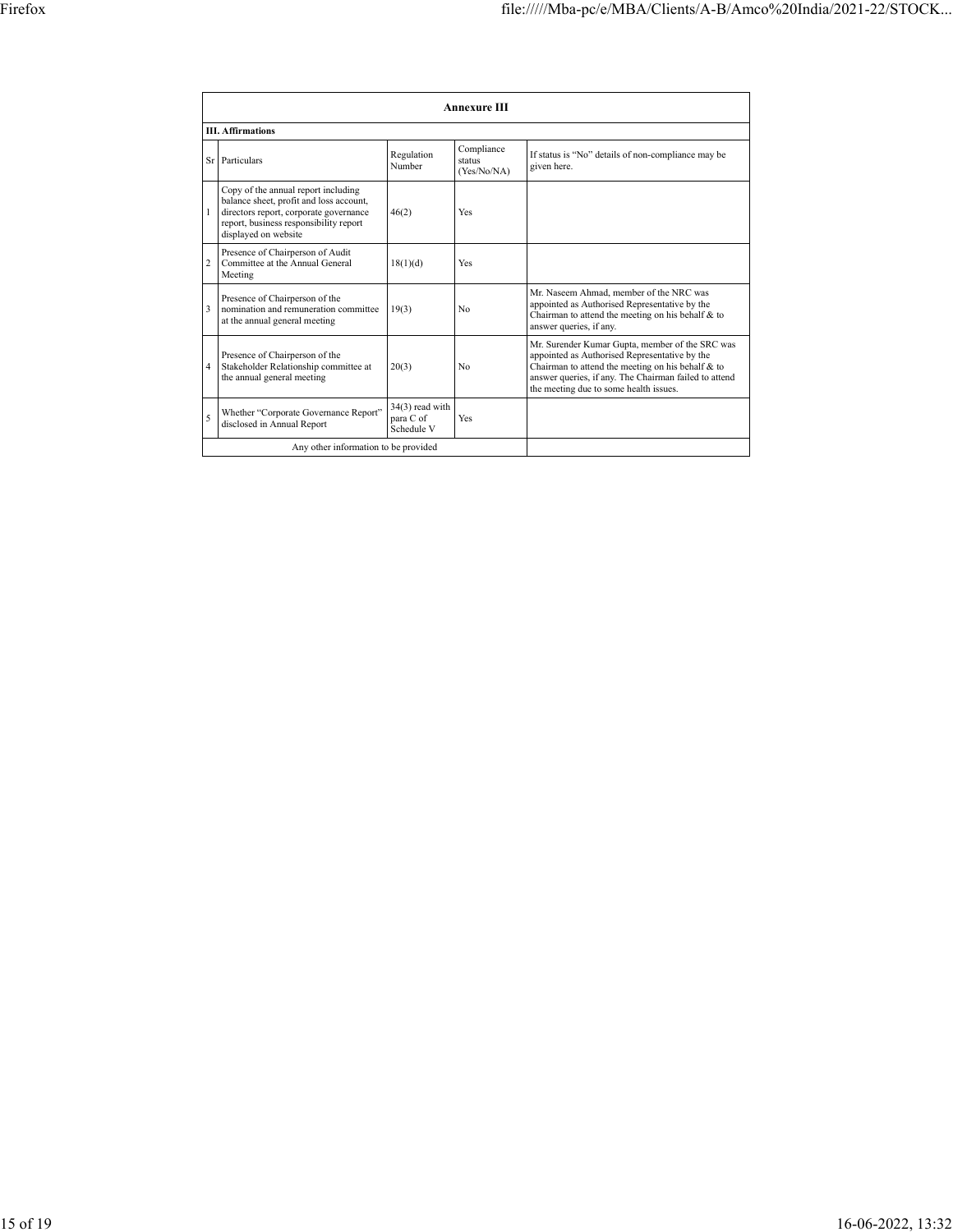| Annexure III      |                                          |  |
|-------------------|------------------------------------------|--|
| Name of signatory | Priyanka Beniwal                         |  |
| Designation       | Company Secretary and Compliance Officer |  |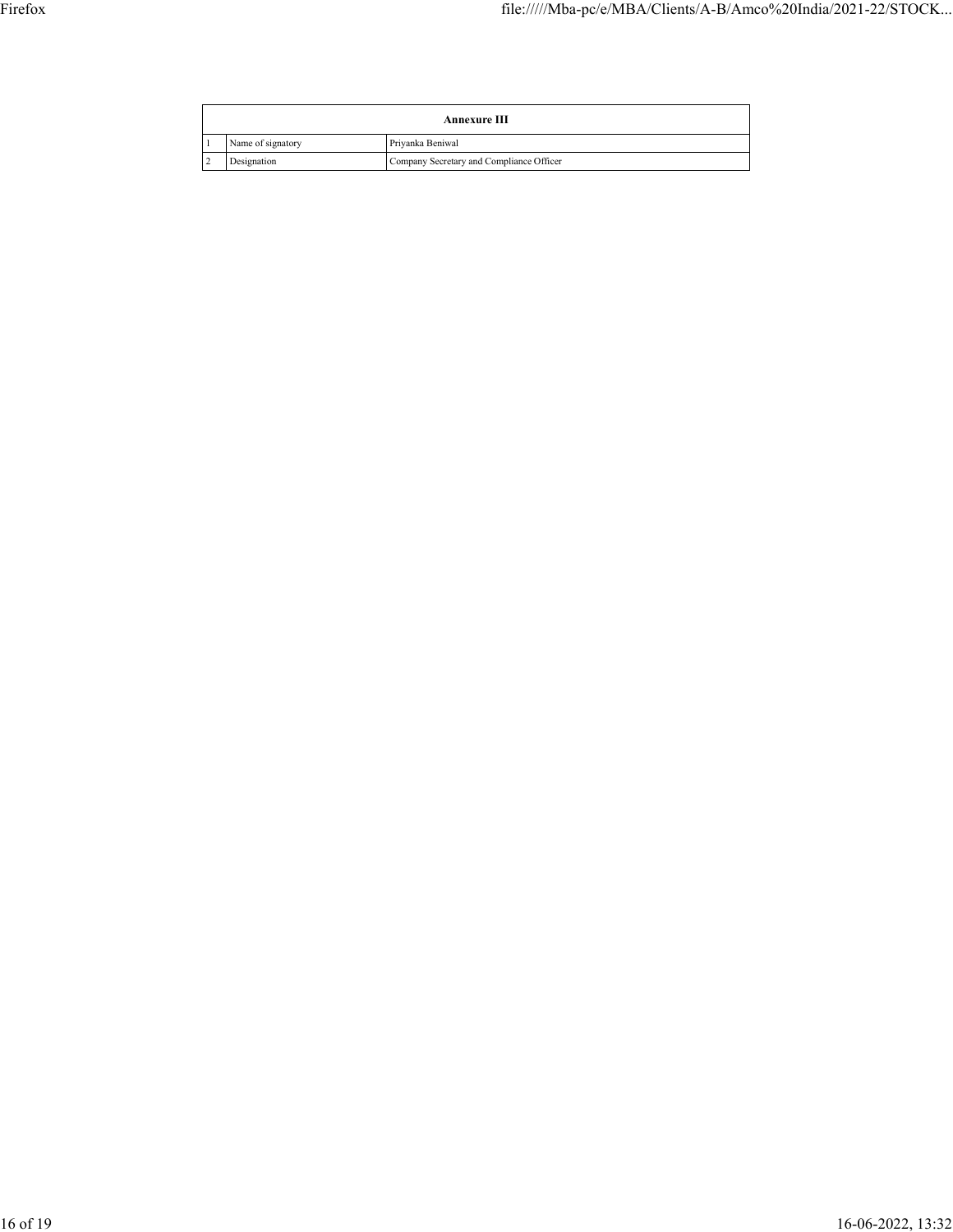| <b>Additional Half yearly Disclosure</b>                                                                                                                                                                                                                                                                                                                                                                                                |                                                |                                                      |                                                                                           |  |
|-----------------------------------------------------------------------------------------------------------------------------------------------------------------------------------------------------------------------------------------------------------------------------------------------------------------------------------------------------------------------------------------------------------------------------------------|------------------------------------------------|------------------------------------------------------|-------------------------------------------------------------------------------------------|--|
| Applicability of disclosure                                                                                                                                                                                                                                                                                                                                                                                                             | Applicable                                     |                                                      |                                                                                           |  |
| Reason for Non Applicability                                                                                                                                                                                                                                                                                                                                                                                                            | Textual Information(1)                         |                                                      |                                                                                           |  |
| I. Disclosure of Loans/ guarantees/comfort letters /securities etc.refer note below                                                                                                                                                                                                                                                                                                                                                     |                                                |                                                      |                                                                                           |  |
| (A) Any loan or any other form of debt advanced by the listed entity directly or indirectly to                                                                                                                                                                                                                                                                                                                                          |                                                |                                                      |                                                                                           |  |
| Entity                                                                                                                                                                                                                                                                                                                                                                                                                                  | Aggregate amount advanced during six<br>months | Balance<br>outstanding at the<br>end of six months   |                                                                                           |  |
| Promoter or any other entity controlled by them                                                                                                                                                                                                                                                                                                                                                                                         | $\theta$                                       | $\Omega$                                             |                                                                                           |  |
| Promoter Group or any other entity controlled by<br>them                                                                                                                                                                                                                                                                                                                                                                                | 6240755                                        | 5067395                                              |                                                                                           |  |
| Directors (including relatives) or any other entity<br>controlled by them                                                                                                                                                                                                                                                                                                                                                               | $\overline{0}$                                 | $\boldsymbol{0}$                                     |                                                                                           |  |
| KMPs or any other entity controlled by them                                                                                                                                                                                                                                                                                                                                                                                             | $\overline{0}$                                 | $\mathbf{0}$                                         |                                                                                           |  |
| (B) Any guarantee / comfort letter (by whatever name called) provided by the listed entity directly or<br>indirectly, in connection with any loan(s) or any other form of debt availed By<br>Entity                                                                                                                                                                                                                                     | Type (guarantee, comfort letter etc.)          | Aggregate amount<br>of issuance during<br>six months | Balance outstanding at<br>the end of six<br>months(taking into<br>account any invocation) |  |
| Promoter or any other entity controlled by them                                                                                                                                                                                                                                                                                                                                                                                         | $\mathbf{0}$                                   | $\mathbf{0}$                                         | $\mathbf{0}$                                                                              |  |
| Promoter Group or any other entity controlled by<br>them                                                                                                                                                                                                                                                                                                                                                                                | $\theta$                                       | $\theta$                                             | $\theta$                                                                                  |  |
| Directors (including relatives) or any other entity<br>controlled by them                                                                                                                                                                                                                                                                                                                                                               | $\theta$                                       | $\mathbf{0}$                                         | $\mathbf{0}$                                                                              |  |
| KMPs or any other entity controlled by them                                                                                                                                                                                                                                                                                                                                                                                             | $\overline{0}$                                 | $\mathbf{0}$                                         | $\overline{0}$                                                                            |  |
| (C) Any security provided by the listed entity directly or indirectly, in connection with any loan(s) or any<br>other form of debt availed by                                                                                                                                                                                                                                                                                           |                                                | Aggregate value of                                   |                                                                                           |  |
| Entity                                                                                                                                                                                                                                                                                                                                                                                                                                  | Type of security (cash, shares etc.)           | security provided<br>during six months               | Balance outstanding at<br>the end of six months                                           |  |
| Promoter or any other entity controlled by them                                                                                                                                                                                                                                                                                                                                                                                         | $\overline{0}$                                 | $\theta$                                             | $\theta$                                                                                  |  |
| Promoter Group or any other entity controlled by<br>them                                                                                                                                                                                                                                                                                                                                                                                | $\theta$                                       | $\mathbf{0}$                                         | $\theta$                                                                                  |  |
| Directors (including relatives) or any other entity<br>controlled by them                                                                                                                                                                                                                                                                                                                                                               | $\theta$                                       | $\mathbf{0}$                                         | $\mathbf{0}$                                                                              |  |
| KMPs or any other entity controlled by them                                                                                                                                                                                                                                                                                                                                                                                             | $\overline{0}$                                 | $\mathbf{0}$                                         | $\mathbf{0}$                                                                              |  |
| (D) Additional Information                                                                                                                                                                                                                                                                                                                                                                                                              |                                                | Textual Information(2)                               |                                                                                           |  |
| <b>II.</b> Affirmations                                                                                                                                                                                                                                                                                                                                                                                                                 |                                                |                                                      |                                                                                           |  |
| <b>Affirmations</b>                                                                                                                                                                                                                                                                                                                                                                                                                     | Compliance Status                              | Company Remarks                                      |                                                                                           |  |
| All loans (or other form of debt), guarantees, comfort letters (by whatever name called) or<br>securities in connection with any loan(s) (or other form of debt) given directly or indirectly<br>by the listed entity to promoter(s), promoter group, director(s) (including their relatives),<br>key managerial personnel (including their relatives) or any entity controlled by them are in<br>the economic interest of the company. |                                                | Yes                                                  | Textual Information(3)                                                                    |  |
| Name                                                                                                                                                                                                                                                                                                                                                                                                                                    | Rhea Gupta                                     |                                                      |                                                                                           |  |
| Designation                                                                                                                                                                                                                                                                                                                                                                                                                             | <b>CFO</b>                                     |                                                      |                                                                                           |  |
| Place                                                                                                                                                                                                                                                                                                                                                                                                                                   | Noida                                          |                                                      |                                                                                           |  |
| Date<br>21-10-2021                                                                                                                                                                                                                                                                                                                                                                                                                      |                                                |                                                      |                                                                                           |  |